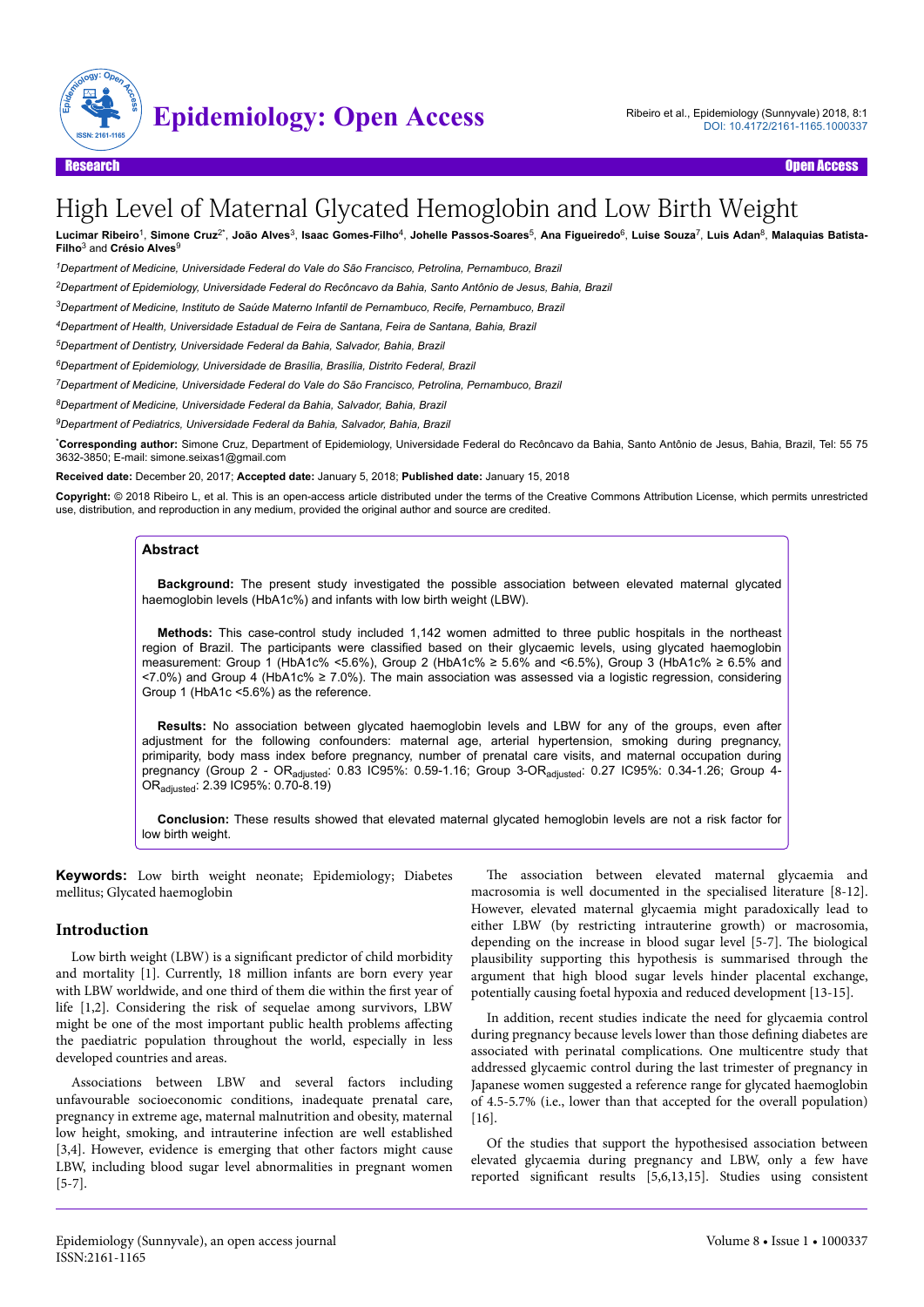methodologies in this research area are rare; therefore, the present study investigated the possible association between elevated glycaemia during pregnancy and LBW.

## **Materials and Methods**

This case-control study was conducted with mothers of live neonates from March 2011 to January 2012 at Dom Malan Hospital, Professor Fernando Figueira Institute of Integrated Medicine (Instituto de Medicina Integral Professor Fernando Figueira; IMIP), Petrolina, Pernambuco (PE); Inácia Pintos dos Santos Hospital, Feira de Santana, Bahia (BA); and Municipal Maternity Hospital of Juazeiro, Juazeiro, BA, Brazil.

The research ethics committees of Professor Fernando Figueira Institute of Integrated Medicine and State University of Feira de Santana approved this study (no. 2215/11 and 048/2009, respectively), in accordance with the Helsinki Declaration as revised in 2013. All of the participants signed an informed consent document.

To compose the group of cases, mothers of neonates with LBW (below  $2,500$  g) up to  $7$  days after delivery who remained at the participating hospitals at the time of recruitment were invited to participate. Following the identification of each participant with a neonate with birth weight below 2,500 g (case), a woman with a child with a birth weight of equal to or over 2,500 g (control) was selected. The control group was composed of mothers of neonates randomly selected from the birth records of the participating hospitals. Нe infant birth weight data were taken from the same records or the infants' medical records.

Mothers of neonates who exhibited bleeding disorders during the third trimester of pregnancy, pre-gestational diabetes, congenital malformations, multiple pregnancy, cardiovascular disease, or any other systemic disorder requiring antibiotic prophylaxis for dental procedures were excluded from this study.

The sample size was calculated using STALTCALC in Epi Info 3.5. This step was conducted through a pilot study conducted in Feira de Santana, BA, that resulted in the following parameters: odds ratio=1.8 and an exposure (HbA1c  $\geq$  6.0%) proportion of approximately 9% for controls. A confidence level of 95%, a power of 80% and a 1:2.5 ratio between cases and controls were used. Нus, the minimum sample size was calculated as 299 cases and 747 controls.

A duly trained healthcare professional collected the blood samples used to assess maternal glycaemia based on the glycated haemoglobin (HbA1c) level. Sample collection was performed in a standardised manner using a vacuum system; 3 ml of blood were collected in tubes containing EDTA (ethylenediaminetetraacetic acid) conditioned to 2°C. Нe tubes were sent to a laboratory for processing and analysis.

The HbA1c levels were measured via high-performance liquid chromatography (HPLC), the method certified by the National Programme of Glycohaemoglobin Normalisation.

Based on their serum HbA1c levels, the participants were divided in four groups: Group 1, <5.6% (reference range); Group  $2$ ,  $\geq$  5.6% and <6.5%; Group 3,  $\geq$  6.5% and <7%; and Group 4,  $\geq$  7% [16,17].

## **Statistical analysis**

The data analysis was performed using STATA version 10.0. First, The main exposure variable (glycated haemoglobin level) were considered in their four strata (Group 1, Group 2, Group 3 and Group

4) and the outcome variable (LBW-dichotomous) was defined as: case  $(<2,500 \text{ g})$  and control  $(\geq 2,500 \text{ g})$ . The covariables were classified as follows. Sociodemographic characteristics of the mother were collected: age (10 to 35 and  $\geq$  35 years old), years of education ( $\leq$  4 and >4), race/skin color (brown/black and white/asian), family income (1 minimum wages and above one minimum wages), marital status (married/stable union and single/widowed/divorced), and paid activity (yes and no), and household density ( $\leq 4$  and  $>4$  persons). The reproductive, prenatal and health status characteristics were: primiparity (no and yes), history of LBW neonates (no and yes), history of preterm neonates (no and yes), smoking during pregnancy (no and yes), drinking during pregnancy (no and yes), number of prenatal care visits (<6 visits and  $\geq$  6 visits), urinary tract infection (yes and no), arterial hypertension (yes and no), preeclampsia (yes and no), body mass index before pregnancy (>18.5 and  $\leq$  18.5), prematurity (<37 weeks and ≥ 37 weeks) and high-risk pregnancy (yes and no).

The main exposure, in its diferent levels, and the covariables were subjected to a descriptive analysis with regard to cases and controls. Simple frequencies were obtained to assess the data distribution via the chi-square or Fisher's exact test depending on the number of observations at the 5% significance level.

Next, a stratified analysis was performed to select the covariates that might confound or modify the main relationship. Potentially modifying covariates were identified via the Breslow-Day homogeneity test at a 20% significance level. Potentially confounding covariates were identified by adopting a proportional difference greater than 10% between the crude and adjusted measures of each covariate.

An unconditional logistic regression was performed via backward selection to obtain odds ratios (OR) with corresponding 95% confidence intervals (95% CI). Нe association hypothesis test for each level of glycated hemoglobin (Groups 2, 3 and 4) and low birth weight was performed, using Group 1 as a reference level, based on two criteria: OR>1 and 95% CI, statistically significant. At this stage, a new investigation of potential modifying covariables was performed using the likelihood ratio test with an alpha of 5%. Potential confounding covariables were identified using the proportional difference greater than 10%, and the epidemiological relevance of these factors in the association under study were also considered. Finally, multiple linear regression was used to verify the effect of glycated hemoglobin on birth weight, taking the exposure, as well as outcome as continuous variables and adopting as confounder covariables, those with epidemiological importance in the topic. Linear regression (LR) coefficient, with its respective 95% confidence interval, was estimated to investigate the variation in birth weight in grams with the addition of each unit (1%) of HbA1c.

## **Results**

The final sample included 1,142 participants, 329 in the LBW case group (mothers of live neonates with weights <2,500 g) and 813 in the control group (mothers of neonates with weights  $\geq 2,500$  g). In the case group the mean of the glycated hemoglobin was  $5.33\%$  ( $\pm$  0.5), whereas in the control group this measure was  $5.30\%$  ( $\pm$  0.5). The average age of the case group was 22.1 years old  $(\pm 7.8)$ , ranging from 10 to 44 years old. The average age of the control group was 23.6 years old  $(\pm 7)$ , ranging from 10 to 46 years old.

The overall participant characteristics per group (cases and controls) are described in (Table 1). Нe groups were relatively homogeneous relative to most characteristics, with the exception of age (p<0.001).

### Page 2 of 7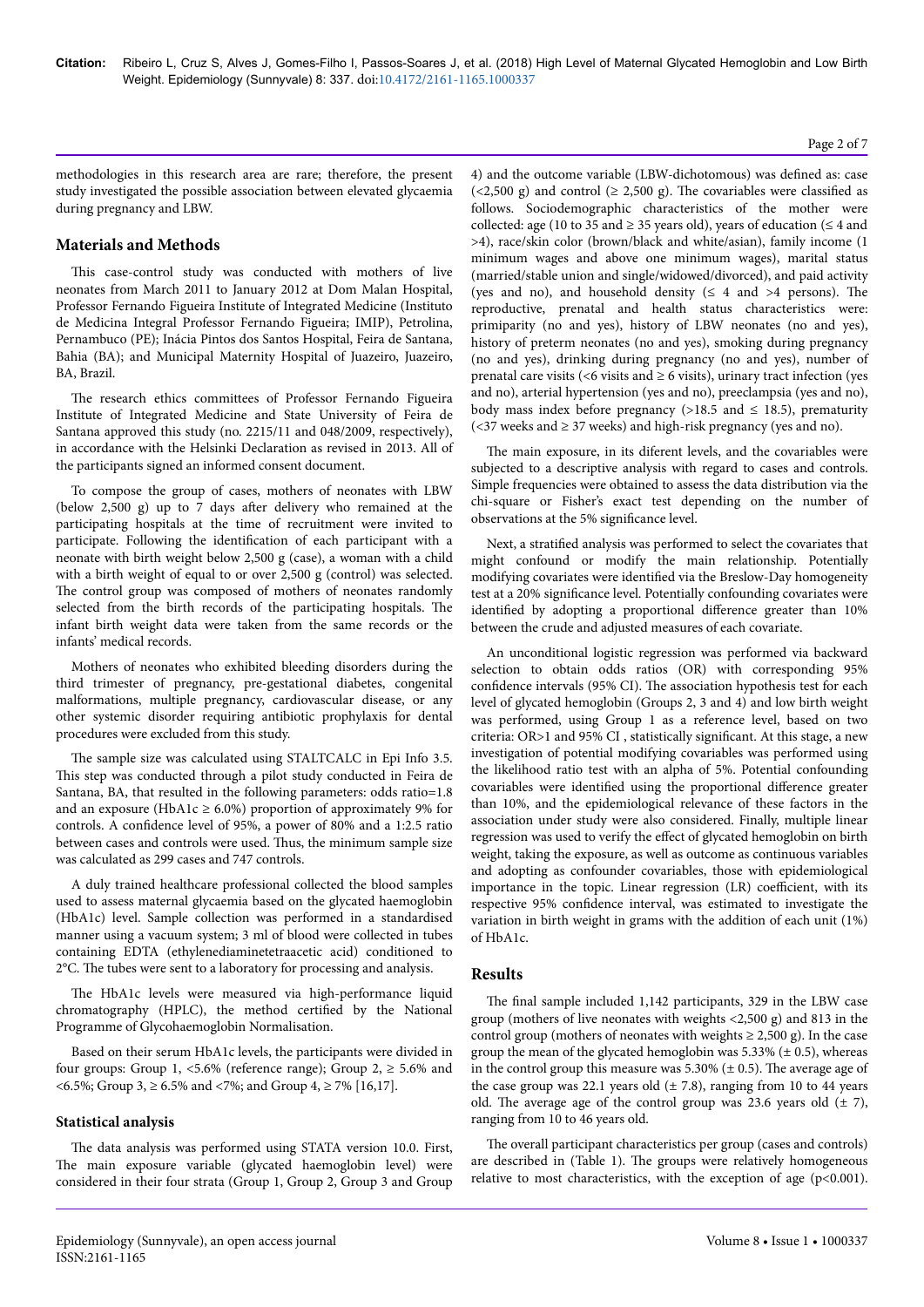# Page 3 of 7

The group of cases had a higher frequency of women younger than 35 years old compared with the control group (Table 1).

|                                                      | <b>CASES<sup>*</sup> (329)</b> | CONTROLS" (813) |        |  |  |
|------------------------------------------------------|--------------------------------|-----------------|--------|--|--|
| <b>Characteristics</b>                               | $n$ (%)                        | $n$ (%)         | $P***$ |  |  |
| Maternal age                                         |                                |                 |        |  |  |
| 10-35 years old                                      | 299 (90.9)                     | 748 (92.0)      |        |  |  |
| >35 years old                                        | 30(9.1)                        | 65(8.0)         | < 0.01 |  |  |
| Maternal educational level                           |                                |                 |        |  |  |
| >4 years of formal schooling                         | 40 (12.2)                      | 117 (14.4)      | 0.32   |  |  |
| $\leq$ 4 years of formal schooling                   | 289 (87.8)                     | 696 (85.6)      |        |  |  |
| Family income                                        |                                |                 |        |  |  |
| ≥ 1 or more times the equivalent of the minimum wage | 206 (62.6)                     | 540 (66.4)      |        |  |  |
| <1 time the equivalent of the minimum wage           | 123 (37.4)                     | 273 (33.6)      | 0.22   |  |  |
| Maternal occupation during pregnancy                 |                                |                 |        |  |  |
| Paid job                                             | 164 (49.8)                     | 393 (48.3)      |        |  |  |
| Homemaker/student/unemployed                         | 165 (50.2)                     | 420 (51.7)      | 0.64   |  |  |
| <b>Marital status</b>                                |                                |                 |        |  |  |
| Married/stable union                                 | 173 (52.6)                     | 470 (57.8)      |        |  |  |
| Single/widowed/divorced                              | 156 (47.4)                     | 343 (42.2)      | 0.1    |  |  |
| Maternal race/skin colour                            |                                |                 |        |  |  |
| Brown/Black                                          | 286 (86.9)                     | 689 (84.7)      |        |  |  |
| White/Asian                                          | 43 (13.1)                      | 124 (15.3)      | 0.34   |  |  |
| Household density                                    |                                |                 |        |  |  |
| $\leq$ 4 individuals                                 | 198 (60.2)                     | 484 (59.5)      |        |  |  |
| >4 individuals                                       | 131 (39.8)                     | 329 (40.5)      | 0.83   |  |  |
| *Mothers of live neonates with weights <2,500 g      |                                |                 |        |  |  |
| **Mothers of live neonates with weights ≥ 2,500 g    |                                |                 |        |  |  |
| ***P = p-value, significance level $\leq 0.05$       |                                |                 |        |  |  |

Table 1: Maternal sociodemographic characteristics corresponding to cases and controls, Pernambuco/Bahia, Brazil (n=1,142).

Relative to reproductive history, lifestyle, prenatal care, and state of health (Table 2), some covariates exhibited significant between-group differences. The case group exhibited a higher frequency of women with a body mass index  $\leq$  18.5 (28.9% vs. 15.50%; p<0.001), prematurity (27.7% vs. 21.8%; p<0.03), and high-risk pregnancy (28% vs. 22.5%;  $p<0.05$ ) compared with the control group. In turn, the control group exhibited a higher frequency of primiparous women compared with the case group  $(57.3\% \text{ vs. } 42.9\%; \text{ p} < 0.001)$ .

In the crude association analysis, a significant association was not found between elevated glycated haemoglobin and LBW considering the groups defined in accordance with HbA1c cut-off points, i.e., Group 1 (<5.6%), Group 2 ( $\geq$  5.6% and <6.5%), Group 3 ( $\geq$  6.5% and

<7.0%) and Group 4 ( $\geq$  7.0%) (Table 3). Group 1 (HbA1c <5.6%) was considered as the reference. Neither confounding nor modifying covariables were detected in the stratified analysis.

A logistic regression analysis confirmed the absence of a confound or modification between the analysed covariables. Based on the available and relevant literature, the following covariables were retained in the final model: maternal age, arterial hypertension, smoking during pregnancy, primiparity, body mass index before pregnancy, number of prenatal care visits, and maternal occupation during pregnancy. Adjusting for these covariables, almost no change was produced compared with the crude data analysis (i.e., they were not significant (Table 3).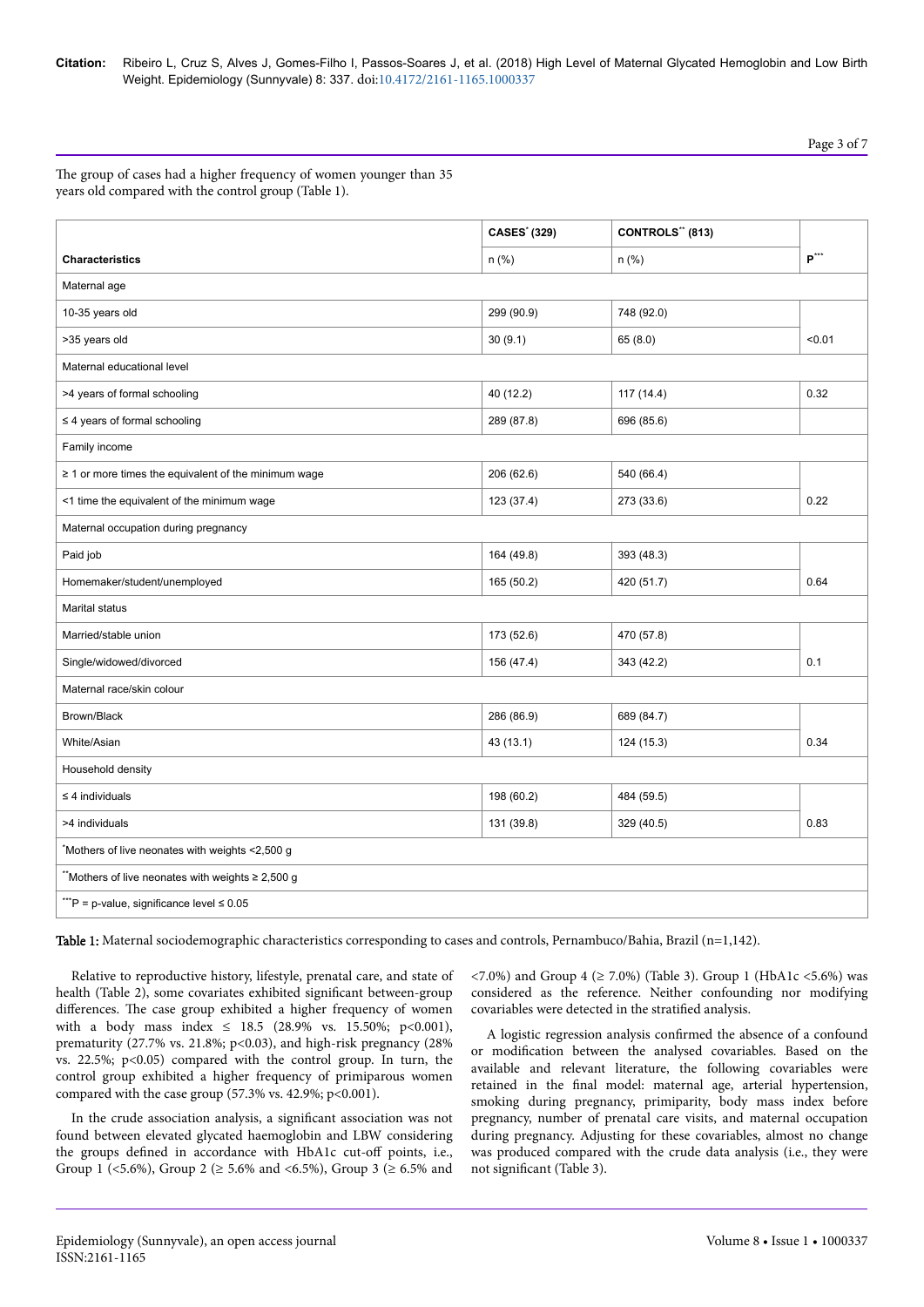**Citation:** Ribeiro L, Cruz S, Alves J, Gomes-Filho I, Passos-Soares J, et al. (2018) High Level of Maternal Glycated Hemoglobin and Low Birth Weight. Epidemiology (Sunnyvale) 8: 337. doi:10.4172/2161-1165.1000337

|                                  | CASES <sup>*</sup> (329) | CONTROLS** (813) |        |
|----------------------------------|--------------------------|------------------|--------|
| Characteristics                  | n (%)                    | n (%)            | $P***$ |
| Primiparity                      |                          |                  |        |
| No                               | 188 (57.2)               | 347 (42.7)       | < 0.01 |
| Yes                              | 141 (42.8)               | 466 (57.3)       |        |
| History of LBW neonates          |                          |                  |        |
| Yes                              | 27(8.2)                  | 69 (8.5)         | 0.87   |
| $\mathsf{No}$                    | 302 (91.8)               | 744 (91.5)       |        |
| History of preterm neonates      |                          |                  |        |
| Yes                              | 16 (4.9)                 | 58 (7.2)         | 0.15   |
| No                               | 313 (95.1)               | 755 (92.9)       |        |
| Smoking during pregnancy         |                          |                  |        |
| Yes                              | 23(7)                    | 53 (6.5)         | 0.77   |
| No                               | 306 (93.0)               | 760 (93.5)       |        |
| Drinking during pregnancy        |                          |                  |        |
| Yes                              | 33(10.1)                 | 104 (12.8)       | 0.19   |
| No                               | 296 (89.9)               | 709 (87.2)       |        |
| Number of prenatal care visits   |                          |                  |        |
| <6 visits                        | 192 (58.4)               | 520 (64.0)       | 0.07   |
| $\geq 6$ visits                  | 137 (41.6)               | 293 (36.0)       |        |
| Urinary tract infection          |                          |                  |        |
| Yes                              | 127 (38.6)               | 346 (42.6)       | 0.21   |
| No                               | 202 (61.4)               | 467 (57.4)       |        |
| Arterial hypertension            |                          |                  |        |
| Yes                              | 57 (17.3)                | 120 (14.8)       | 0.27   |
| No                               | 272 (82.7)               | 693 (85.2)       |        |
| Preeclampsia                     |                          |                  |        |
| Yes                              | 11(3.3)                  | 29 (3.6)         | 0.85   |
| $\operatorname{\mathsf{No}}$     | 318 (96.7)               | 784 (96.4)       |        |
| Body mass index before pregnancy |                          |                  |        |
| >18.5                            | 234 (71.1)               | 687 (84.5)       | < 0.01 |
| $\leq 18.5$                      | 95 (28.9)                | 126 (15.5)       |        |
| Prematurity                      |                          |                  |        |
| <37 weeks                        | 91 (27.7)                | 177 (21.8)       | 0.03   |
| $\geq 37$ weeks                  | 238 (72.3)               | 636 (78.2)       |        |
| High-risk pregnancy              |                          |                  |        |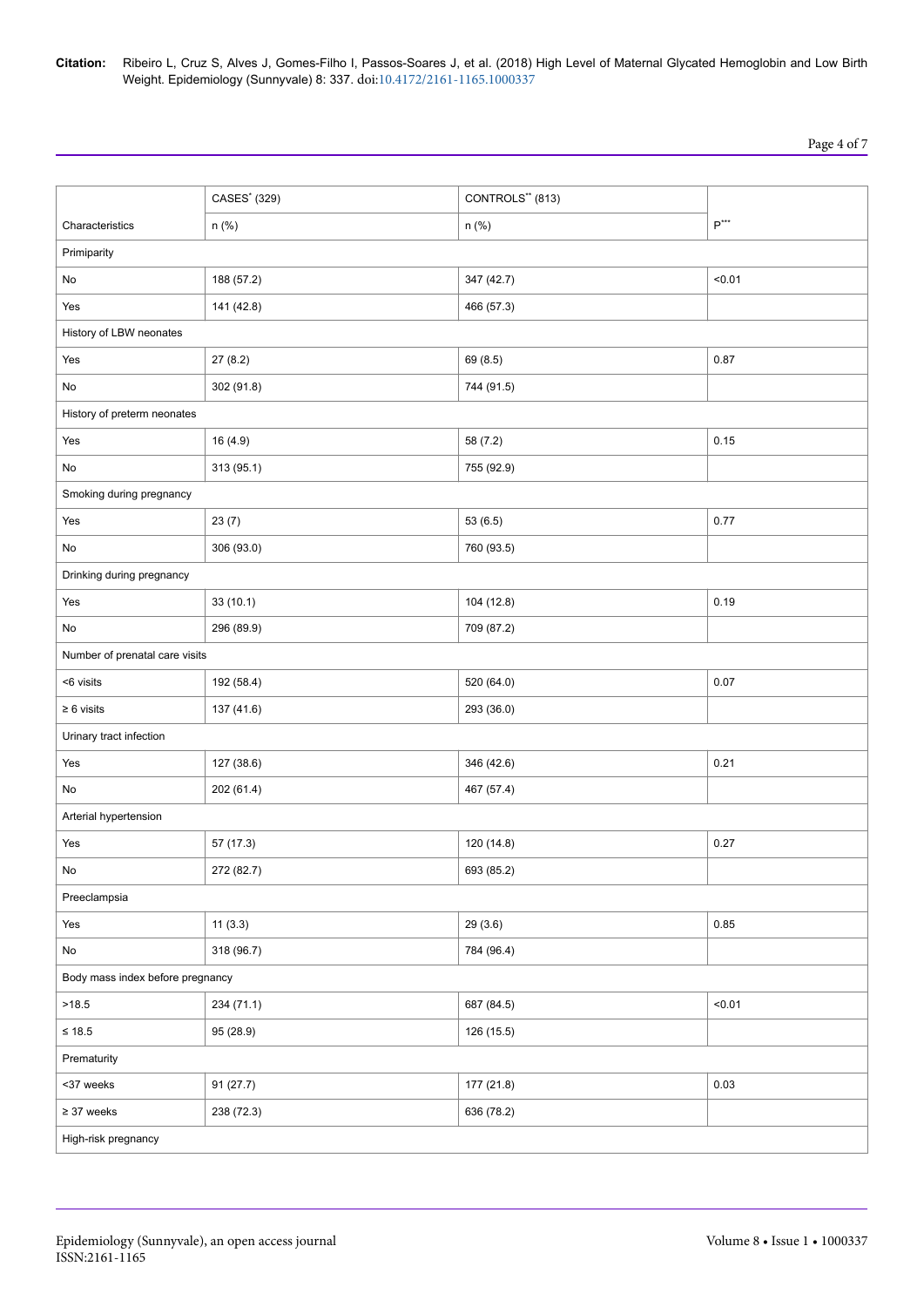# Page 5 of 7

| Yes                                                    | 92 (28.0)  | 183 (22.5) | 0.05 |
|--------------------------------------------------------|------------|------------|------|
| <b>No</b>                                              | 327 (72.0) | 630 (77.5) |      |
| Mothers of live neonates with weights <2,500 g         |            |            |      |
| **Mothers of live neonates with weights $\geq 2,500$ g |            |            |      |
| ***P=p-value, significance level $\leq 0.05$           |            |            |      |

Table 2: Maternal reproductive, lifestyle, and gestational health characteristics corresponding to cases and controls, Pernambuco/Bahia, Brazil  $(n=1,142)$ .

| Levels                                                                                                                                                                                                                 |                     |       |                   |                       |      |       |
|------------------------------------------------------------------------------------------------------------------------------------------------------------------------------------------------------------------------|---------------------|-------|-------------------|-----------------------|------|-------|
| HbA1c%                                                                                                                                                                                                                 | ORcrude (95% CI)    | $P^*$ |                   | ORadjusted** (95% CI) |      | $P^*$ |
| Group $2^{\#}$                                                                                                                                                                                                         |                     |       |                   |                       |      |       |
| $(≥ 5.6$ and <6.5)                                                                                                                                                                                                     | $0.90(0.65-1.25)$   | 0.52  | $0.83(0.59-1.16)$ |                       | 0.29 |       |
| Group $38$                                                                                                                                                                                                             |                     |       |                   |                       |      |       |
| $(≥ 6.5$ and <7.0)                                                                                                                                                                                                     | $0.25(0.31-1.23)$   | 0.18  | $0.27(0.34-1.26)$ |                       | 0.21 |       |
| Group 4                                                                                                                                                                                                                |                     |       |                   |                       |      |       |
| (27.0)                                                                                                                                                                                                                 | $2.07(0.63 - 6.84)$ | 0.23  | $2.39(0.70-8.19)$ |                       | 0.16 |       |
| $^{\circ}$ P=p-value, significance level $\leq 0.05$                                                                                                                                                                   |                     |       |                   |                       |      |       |
| "Adjusted for maternal age, arterial hypertension, smoking during pregnancy, primiparity, body mass index before pregnancy, number of prenatal care visits, delivery<br>type, and maternal occupation during pregnancy |                     |       |                   |                       |      |       |
| #Women with HbA1c $\geq$ 6.5% were excluded                                                                                                                                                                            |                     |       |                   |                       |      |       |
| <sup>&amp;</sup> Women with HbA1c ≥ 7.0% were excluded                                                                                                                                                                 |                     |       |                   |                       |      |       |

Table 3: Odds ratios (OR) and 95% CI, crude and adjusted, associated with high glycated haemoglobin (HbA1c%) levels and LBW, Pernambuco/ Bahia, Brazil (n=1,142).

After adjusting for confounders, women of Group 2 (ORadjusted: 0.83 95% CI: 0.59-1.16) and Group 3 (ORadjusted: 0.27 95% CI: 0.34-1.26) showed a negative association between high glycemic level and low birth weight. Finally, for Group 4, the chance of the outcome considered was 2.39 times greater than in the comparison group-Group 1 (ORadjusted: 2.39 IC95%: 0.70-8.19). Although there was no significant association for either group.

When using only a cutoff point for the glycated hemoglobin level (HbA1c  $\geq$  6.5%), there was no association between exposure and outcome under study (OR: 1.03 95% CI: 0.36-2.95) (Table 4).

| Model                                          | <b>LR Coefficient</b> | 95% CI             |  |  |
|------------------------------------------------|-----------------------|--------------------|--|--|
| Crude                                          | 132.84                | $(39.75 - 225.93)$ |  |  |
| Adjusted <sup>*</sup>                          | 177.63                | (77.85-277.41)     |  |  |
| $^*$ P=p value: significance level $\leq 0.05$ |                       |                    |  |  |

\*\*Adjusted by maternal age, arterial hypertension, smoking during pregnancy, primiparity, body mass index before pregnancy, number of prenatal care visits, and maternal occupation during pregnancy.

Table 4: Association between maternal HbA1c level and birth weight, using linear regression (n = 1142). Juazeiro-BA and Petrolina-PE, Brazil, 2012.

Linear regression analysis showed that for every 1% added of HbA1c, there was an increase, on average, of 132.84 g (95% CI: 39.75-225.93) in the birth weight of the newborn. When adjustment

for the confounders considered was performed, it was estimated that for each 1% of HbA1c that was elevated there was an average increase of 177.63 g (95% CI: 77.85-277.41) in birth weight.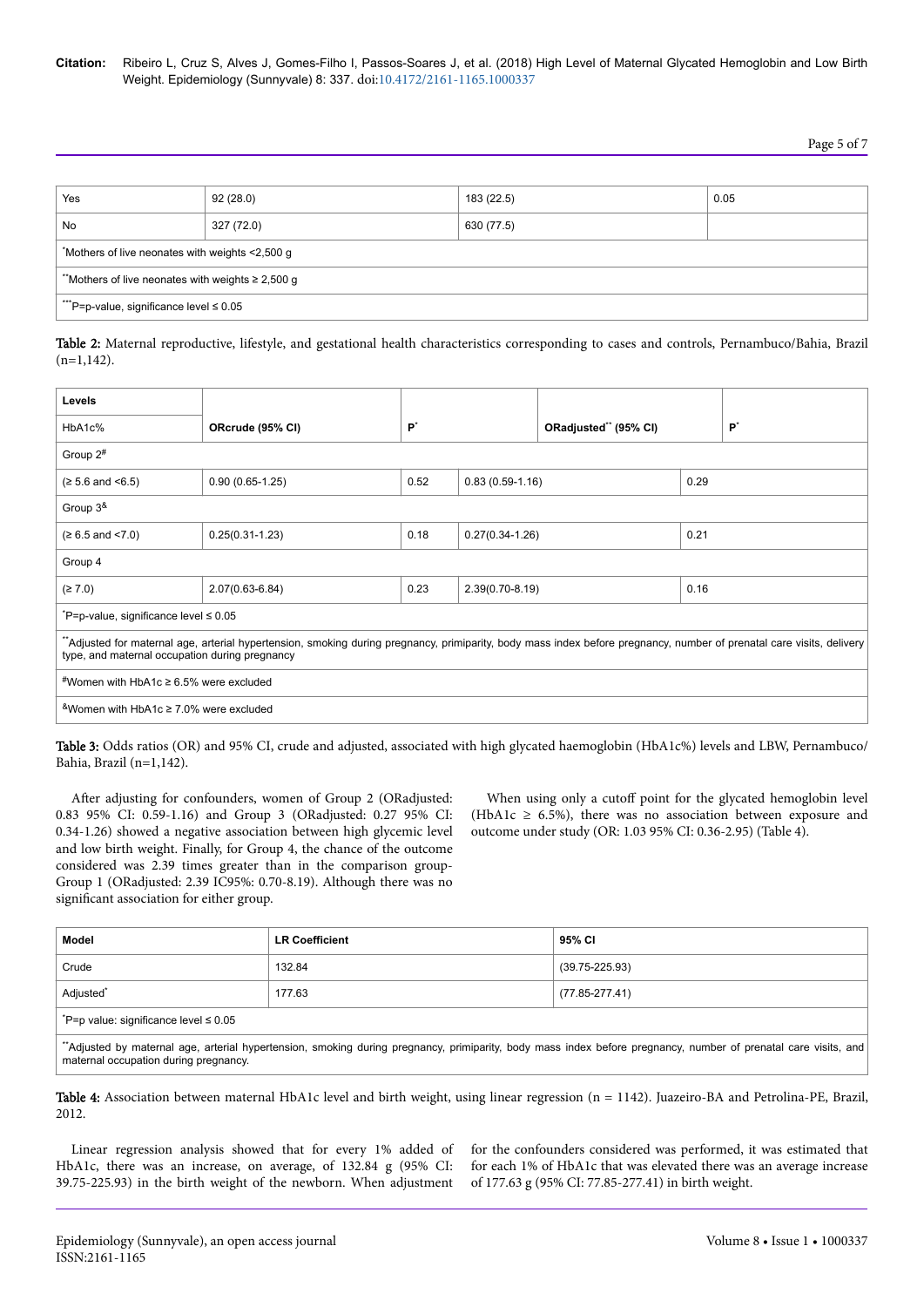**Citation:** Ribeiro L, Cruz S, Alves J, Gomes-Filho I, Passos-Soares J, et al. (2018) High Level of Maternal Glycated Hemoglobin and Low Birth Weight. Epidemiology (Sunnyvale) 8: 337. doi:10.4172/2161-1165.1000337

## **Discussion**

According to the findings of the present study, from the logistic regression, no association was found between high maternal glycated haemoglobin levels and LBW. Нe results did not show an association between the various levels of elevated maternal glycated haemoglobin and LBW even after adjusting for confounds such as maternal age, smoking during pregnancy, body mass index before pregnancy, arterial hypertension, number of prenatal care visits, and maternal occupation during pregnancy. However, for postpartum women with a higher level of glycated hemoglobin (Group IV), there was an increase in the epidemiological measurement that should be disregarded, in principle, since the number of women was lower when compared to the other groups. Thus, the confidence interval presented was wider, reflecting imprecision of this finding.

These findings of no association corroborate the results from other studies, including classic studies that found that elevated glycaemia during pregnancy is associated with higher birth weight, rather than the risk of LBW9-12. However, the results of the present study differ from others that suggested that both macrosomia and intrauterine growth restriction occur as a function of glycaemia variation, with the latter condition potentially leading to LBW [5-7,13,14,18,19].

When the main variables were considered as continuous, linear regression analysis was used to evaluate the association between HbA1C values and birth weight, this study showed a rise in birth weight, directly proportional to the increase in glycemic level. Нese data corroborate the results of the study entitled Hyperglycemia and Adverse Results in Pregnancy [8], in which the authors also evidenced this progressive increase in birth weight, in addition to other effects, such as: fetal hypoglycemia, increased C-peptide and shoulder dystocias [8]. All of these findings were directly proportional to the maternal glucose level.

The lack of an association between elevated glycaemia and LBW might be because the intrauterine environment and an excessive supply of glucose, which serves as the main energy source for foetal growth, increases birth weight. This phenomenon might lead to the exaggerated development of the foetus, causing macrosomia and undesirable events in extrauterine life such as hypoglycaemia, hypocalcaemia, cardiomyopathy, shoulder dystocia with consequent brachial plexus injury, and hypoxia [20].

All of the results described here should be considered with caution because of the methodological strategies adopted. For instance, the choice of HbA1c as marker of glycaemia and its cut-off points are disputed in the literature [16,17]. Although the measurement of HbA1c has certain advantages over conventional methods (e.g., eliminating the need for fasting before sample collection and reflecting an average blood sugar level of 8 to 10 weeks) [21,22], its application with regard to pregnancy remains somewhat criticised.

Ferritin and folic acid as well as vitamins B6 and B12 might influence HbA1c [16]. In addition, the measurement of HbA1c might be modified by bleeding during delivery, which might not be reported or not duly registered in the medical records of healthcare facilities.

However, relevant and recent multicentre studies addressing the control and prevention of gestational diabetes did measure HbA1c levels [8,16,22] because HbA1c reflects retrospective alterations of glycaemic control. Given the lack of data on the previous state, HbA1c can be used to represent the previous and recent glycaemic profiles of individuals [22].

A recent study of glycaemia during pregnancy conducted in Japan suggested a reference range for HbA1c during pregnancy of 4.5-5.7% [16]. The authors also recommended the changes that are occurring more broadly in this field such as universal screening for diabetes during pregnancy and the use of lower reference blood glucose values for disease diagnosis. This trend developed primarily based on the results of the Hyperglycemia and Adverse Pregnancy Outcome study8, resulting in the International Association of the Diabetes and Pregnancy Studies Group (IADPSG) considering a glycaemia level ≥ 92 mg/dl as gestational diabetes [23].

The present retrospective study was unable to classify participants' glycaemic profiles as pre-gestational or gestational diabetes, even though one of the exclusion criteria was self-reported diabetes before pregnancy because the investigators did not have access to the blood glucose levels at the onset of pregnancy. Some of the participants might have been unaware that they had pre-gestational hyperglycaemia. This uncertainty becomes even more significant when one considers that, according to IADPSG recommendations, HbA1c levels over 6.5% should be viewed as pre-gestational diabetes [23].

Another limitation of the present study might derive from the lack of monitoring of the participants' weight gain during pregnancy. Нe pattern of weight gain during this stage of life directly influences foetal development. Insufficient weight gain might be associated with a predisposition towards intrauterine weight restriction, whereas excess weight is related to occurrence of macrosomia [24]. Finally, another methodological difficulty of this investigation refers to the nonrepresentativeness of the sample for the universe of pregnant women in the municipalities investigated, since the study was hospital based with a convenience sample. This sample aspect implies in the reduction of the external validity of the research, since its results cannot be generalized to other localities, without due care. Нese characteristics could have biased the measurements as a result of the presence of unmeasured confounders.

No association was found between elevated maternal glycated haemoglobin and LBW. Although the findings do not reveal maternal hyperglycemia as a risk factor for low birth weight, signaling that the effect of the exposure studied is macrosomia, contributes to the consolidation of the previous hypothesis and contrary to that one verified in this study [25].

## **Conclusion**

Thus, this work confirms the need for greater glycemic monitoring [26], from the beginning of gestation, for a woman whose fetus has been suspected of macrosomic growth, in order to reduce the innumerable complications associated with this fetal event, which do not increase risks only for newborns , but also maternal complications.

## **Conflict of Interest**

The authors declare no conflict of interest in preparing this article.

### **Acknowledgements**

We thank the Research Support Foundation of the State of Bahia for funding this study.

## Page 6 of 7